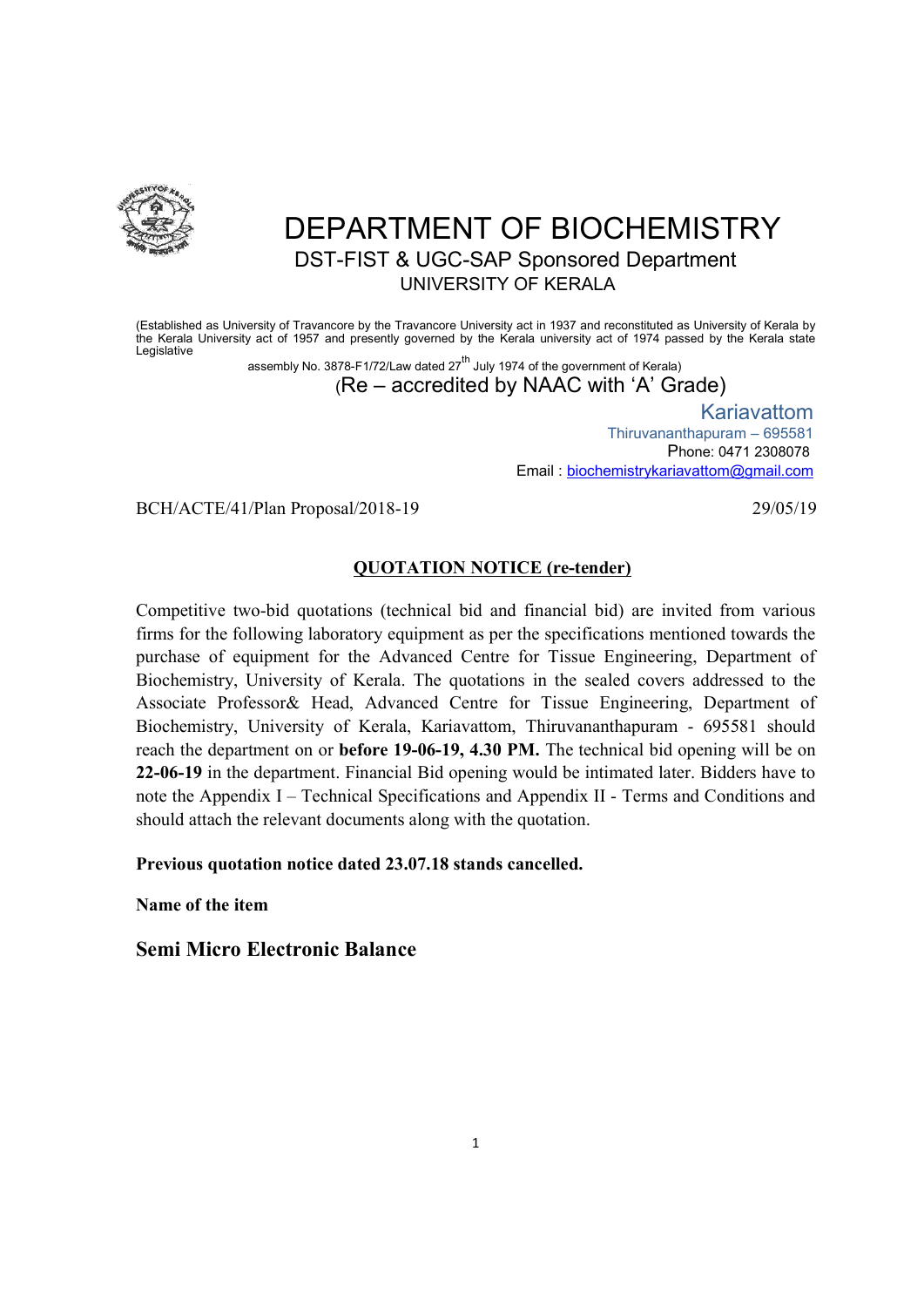## APPENDIX I - TECHNICAL SPECIFICATIONS

#### Semi Micro Electronic Balance -5 Digit

Capacity - 60 -120 g, Readability - 0.01mg, Repeatability - 0.02 mg, Max Linearity - 0.1 mg, Pan size -  $\varnothing$  80 mm, Typical min. initial weighing -25mg, Power - 230V  $\pm$  10%, Password protection of set-up settings, Mixing, Components, Statistics, Conversion Protection - IP43 Protection, Chemical resistant finish of the housing.

Direct data transfer to Microsoft Windows Program. Leveling - Intelligent, Opto electronic level sensor with alarm function and Interactive user guidance for reliable and safe levelling, Inter faces - Data Cable Mini USB , Display -Touch Screen with graphical display, Calibration - Fully automatic temperature controlled calibration, Facility for manual, Calibration through a keystroke.

Overload Protection

Application Programs - Weighing, Density determination, Percentage weighing, Check weighing, Peak Hold, Counting, Unstable Conditions.

It should display the minimum possible initial weight-25 mg

Three Years Comprehensive Warranty (including spares and service)

Note: Please send separate quotations for each Item/Model. (One cover should contain a single quotation).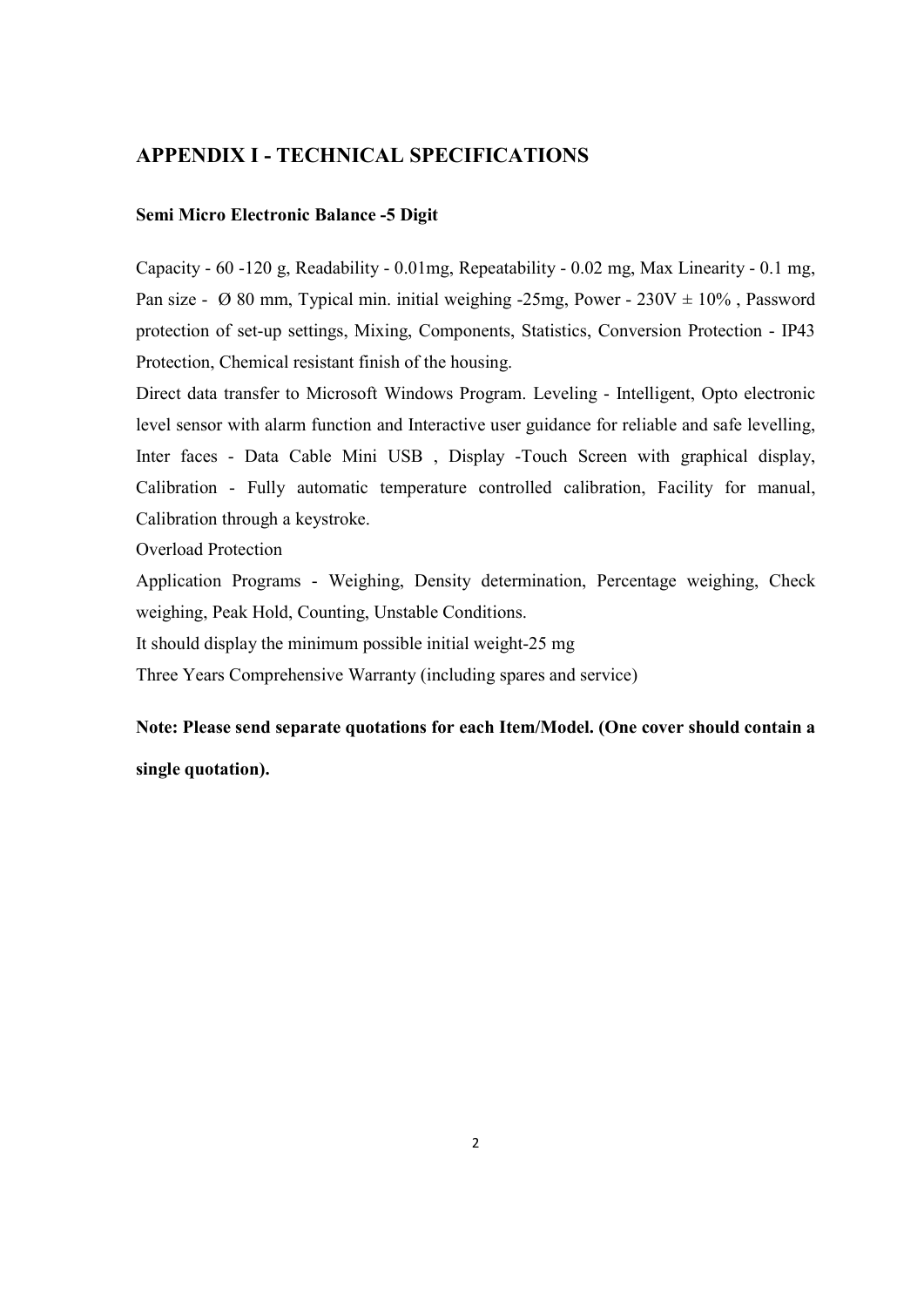## APPENDIX II - TERMS AND CONDITIONS

- 1. Separate tender along with separate sets of all necessary documents should be submitted for each instrument. The main envelop should be superscribed: "TENDER FOR SUPPLY OF ..................... (ENTER NAME OF EQUIPMENT). Last date of submission ............................" The date of Opening of Technical Bid and Financial Bid is indicated above.
- 2. For those bidders submitting tenders for more than one instrument, separate applications for each instrument (Tender Bid and Financial Bid) must be placed in individual sealed envelopes and these envelops must be placed inside a bigger envelope. Only one model can be quoted in a tender. If the tenderer wants to quote for more than one model separate tenders should be submitted. If more than one model is quoted in a single tender it will be summarily rejected.
- 3. The tenders received late, without required documents or incomplete in any respect / misleading will be summarily rejected.
- 4. The proposals shall be submitted in two parts, viz. Technical bid and Financial bid in two separate sealed envelopes (with respective marking superscribed in bold). The first envelope (envelope 1) marked "Technical bid" should include the technical specifications. The first envelope should not contain any cost information whatsoever. The second envelope (envelope 2) marked "Financial bid" should contain the detailed price offer in prescribed format. Both the sealed envelopes Technical bid and Financial bid should be placed in a bigger sealed cover. The top of cover must also contain Name and Address of the tenderer, telephone and other contact details for further correspondence. The financial bids of only technically acceptable offers will be opened for further evaluation and ranking before awarding the contract.
- 5. The Bidder should be a manufacturer or their dealer specifically authorized by the manufacturer to quote on their behalf for this tender. Certificate to this effect should be included in the quotation.
- 6. The models quoted should be in successful operation for at least one year as on the date of Bid opening.
- 3 7. Prices are to be quoted FOR DESTINATION (Department of Biochemistry, University of Kerala, Kariavattom). The prices quoted should clearly indicate the